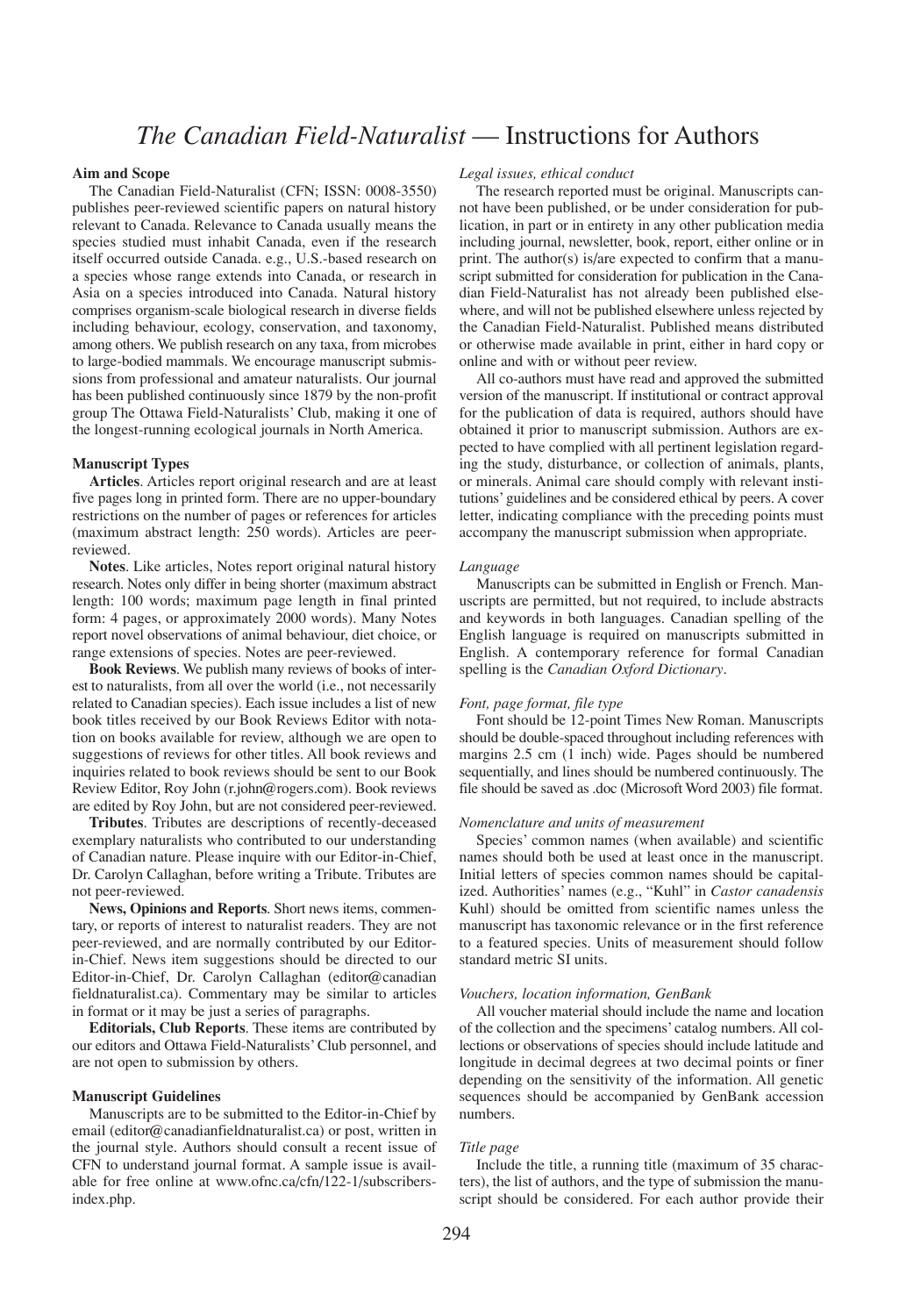affiliation with postal address (home address is fine for unaffiliated amateurs) and e-mail address. Indicate which author is the corresponding author, and provide their phone number in addition to postal and e-mail address.

# *Abstract page*

The second page of the manuscript (for Articles and Notes) should include the abstract and a list of key words (4-10 keywords).

# *Manuscript sections*

Articles should typically contain the following sections listed as bolded, 16-point font headings, initial caps only: Introduction, Methods, Results, and Discussion. Alternative headings are permitted. Second-level subheadings are permitted and should be italicized in 12-point font. Notes' headings, if any, are at the authors' discretion. Both Articles and Notes should also include Acknowledgements, Documents Cited, and Literature Cited. Acknowledgements should list authors' funding sources and thank people who contributed significantly to the study. Documents and Literature Cited are described below.

# *Citation format*

Below are example citations in CFN style. When more than one document is cited in a citation, sort them chronologically, and alphabetically within the same year, separated by semicolons.

**Single author**: "… fishers in Maine (Coulter 1966)."

**Two authors**: "… been observed (MacKinnon and Kennedy 2009)"

**Three or more authors**: "… diet composition (Arthur *et al*. 1989)."

**Multiple documents cited**: "… birds and tardigrades are very different (Tufts 1961; Nelson *et al*. 2009)."

# *References (Documents Cited and Literature Cited)*

Cited references should be listed under the headings of Documents Cited (for reports of limited circulation and web documents) and Literature Cited (for journal articles, books, book sections, and theses). All references should have hanging indents. Web documents' citations should include their website address and the date they were accessed. Journal names should be written in full. Below are example references in CFN format.

# **Documents Cited**

- **Environment Canada.** 2008. National Climate Data and Information Archive, Environment Canada. Accessed 5 November 2008. www.climate.weatheroffice.gc.ca.
- **Friends of Fish Creek Provincial Park Society.** 2009. Water quality monitoring report 2009. Accessed 20 March 2011. http://wsow.brbc.ab.ca/reports/FishCreekStudy2.pdf.
- **Stevens, V.** 1995.Wildlife diversity in British Columbia: distribution and habitat use of amphibians, reptiles, birds, and mammals in Biogeoclimatic Zones. Working Paper 04. B.C. Ministry of Forest Research Program, and Ministry of Environment, Lands, and Parks' Habitat Protection Branch, Victoria, British Columbia, Canada. 288 pages.

# **Literature Cited**

**Arthur, S. M., W. B. Krohn,** and **J. R. Gilbert.** 1989. Habitat use and diet of fishers. Journal of Wildlife Management 53: 680-688.

- **Coulter, M. W.** 1966. Ecology and management of fishers in Maine. Ph.D. thesis, Syracuse University, Syracuse, New York, USA.
- **MacKinnon, C. M.,** and **A. C. Kennedy.** 2009. Canada Lynx, *Lynx canadensis*, use of the Chignecto Isthmus and the possibility of gene flow between populations in New Brunswick and Nova Scotia. Canadian Field-Naturalist 122: 166-168.
- **Nelson, D. R., R. Guidetti,** and **L. Rebecchi.** 2009. Tardigrada. Pages 455-484 *in* Ecology and Classification of North American Freshwater Invertebrates. *Edited by* J. H. Thorp and A. P. Covich. Third edition. Academic Press, San Diego, California.
- **Tufts, R. W.** 1961. The Birds of Nova Scotia. Nova Scotia Museum, Rolph-Clark-Stone, Maritimes Limited, Halifax, Nova Scotia. 481 pages.

## *Figures and maps*

Figures should be pasted on separate pages below the Literature Cited section in the manuscript file. Upon acceptance for publication, the Editor may ask the authors to send figures as separate files with sufficiently high resolution for publication-quality images. Microscopic images should be accompanied by a scale bar. Photographic reproductions of line drawings should be no larger than a standard page. Colour figures can be included in the online version of final articles, but figures are printed in black in printed CFN issues unless authors agree to pay the costs of colour printing (approximately \$650 per figure – contact the Editor-in-Chief if you would like colour printing). Authors should remember that readers often print online articles with black ink printers, so even colour figures online should be interpretable if printed in grayscale.

Not every article requires a map. There is no need for a map that just illustrates the location of a study area. Ideally, a map should make clear the spatial relationship of the data. For example, a paper on a range extension should show how far the species' range has been extended from the previous known limit.

Every map should include a north indicator, using a north arrow or by labeling Longitude  $({}^{\circ}W)$  and Latitude  $({}^{\circ}N)$  on the map. Although most maps have north at the top, maps can be oriented differently if there is a valid reason. Every map should include a scale bar. A ratio scale (e.g. 1:50000) is not recommended as the scale will change depending upon the published size of the map. An inset map showing the region where the study area is located may be used, and a legend can be used if warranted.

Maps should make use of a strong contrast – a white background with black lines. Avoid using a uniform gray background, but shading is appropriate for certain areas (e.g. lakes) or to indicate affected areas. Maps should be submitted as a separate raster graphic or bitmap file of sufficient resolution to print sharply. The specific file size will depend upon the file format. Some common formats include Windows bitmaps (\*.bmp), graphics interchange format (\*.gif), and joint photographic experts group format (\*.jpg).

#### *Figure captions*

Figure captions should be listed in the Figure Captions section following Figures. Figure captions should be listed and numbered in the order cited in the document. In text the word "Figure" should appear in small-caps (e.g., Figure 1) and in figure captions large-caps (e.g., "FIGURE 2. A young adult, melanistic American Red Squirrel (*Tamiasciurus hud-*